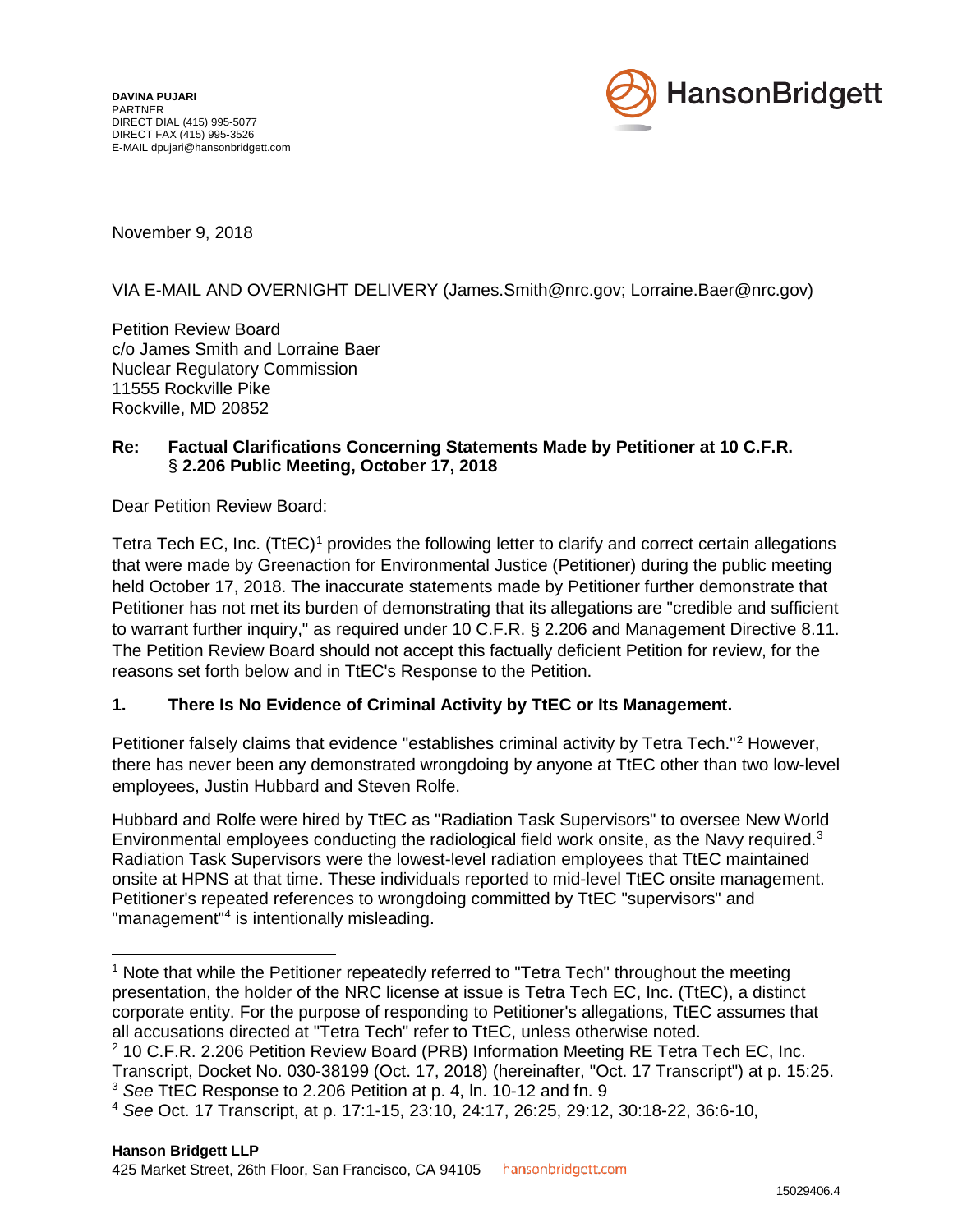### **2. There Is No Evidence That TtEC Management Directed or Encouraged the Falsification of Site Data.**

Petitioner's claim that Rolfe and Hubbard "admitted they engaged in radiological fraud due to the direction" of TtEC management is inaccurate. While Rolfe's plea agreement claims he felt "pressure from TtEC management" there is nothing contained in that plea, or identified elsewhere, demonstrating that TtEC upper management was aware of any of Hubbard's and Rolfe's misconduct, much less took part in it.

Petitioner nevertheless made repeated, vague allegations that TtEC management was somehow involved in wrongdoing. For instance, Petitioner stated that "fake soil samples [were taken] at the direction of management and supervisors,"<sup>5</sup> "Tetra Tech's management gave directions to discard samples of radioactive material,"6 "Tetra Tech's management directed scanning in a false way to hide the high radioactive readings,"7 and "Tetra Tech ordered false building surveys."8 These allegations are unsupported and false.

In fact, there is no evidence of wrongdoing by any TtEC manager. The only allegation by Petitioner that TtEC management was even aware of the data falsification comes from Anthony Smith.<sup>9</sup> As Petitioner and the NRC are aware, Smith is not credible, and his statements have not been substantiated. Moreover, as Petitioner is aware, NRC's own investigation concluded that TtEC management was not involved with any data falsification.<sup>10</sup> And most telling, when faced with criminal prosecution and time in prison, the most damning statement that either Hubbard or Rolfe could make, under penalty of perjury, was that one of them felt vaguely defined "pressure" from TtEC management. There is no explanation of the nature of this pressure or how it was applied.

The evidence before the Petition Review Board demonstrates that TtEC management had no knowledge of any of the alleged misconduct.

# **3. TtEC has Cooperated with All Investigations, Including the NRC Investigations.**

Petitioner also falsely alleges that TtEC "mislead NRC investigators," "covered up the falsification of radiological data and radioactive cleanup,"<sup>11</sup> and "fooled"<sup>12</sup> and defrauded<sup>13</sup> the NRC. TtEC has cooperated in all investigations concerning each of the declarants' allegations. TtEC conducted its own investigations into these allegations, as both Petitioner and the NRC are aware, and produced those findings for review by the Navy and the NRC. TtEC continues to cooperate with all ongoing investigations. Petitioner's submissions do not demonstrate any sort

- <sup>8</sup> Oct. 17 Transcript, at p. 17:16-17.
- <sup>9</sup> *See* Smith Decl. at ¶ 10.

 <sup>5</sup> Oct. 17 Transcript, at p. 16:25-17:2.

<sup>6</sup> Oct. 17 Transcript, at p. 17:6-7

 $7$  Oct. 17 Transcript, at p. 17:11-13.

<sup>10</sup> *See* Petition, Exhibit J, Encl. 1 at p. 2, NRC Response to Point #3.

<sup>11</sup> Oct. 17 Transcript, at p. 18:4-8.

 $12$  Oct. 17 Transcript, at p. 30:7-10.

<sup>13</sup> Oct. 17 Transcript, at p. 30:18-22.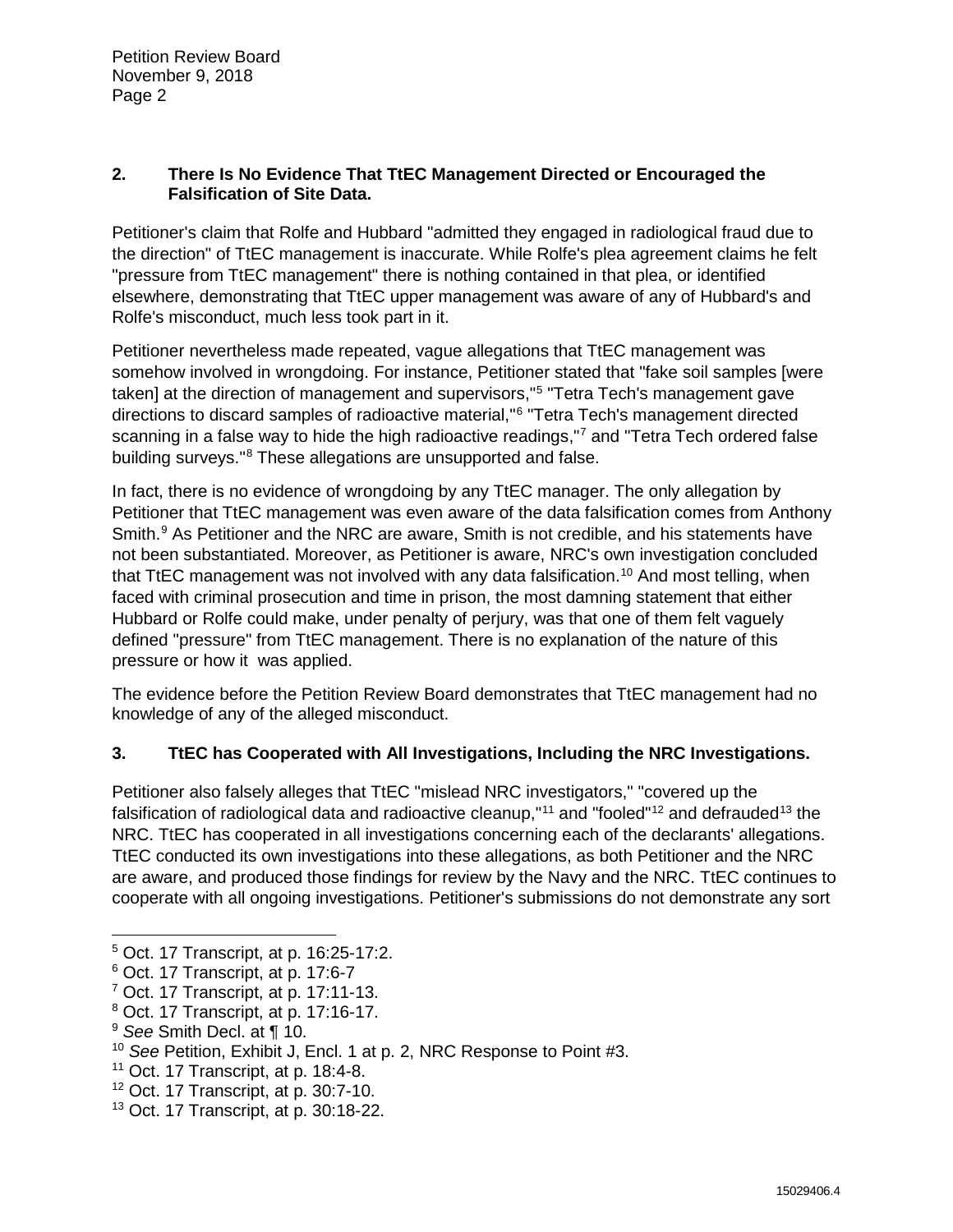of "cover up" as alleged. Rather, the actual evidence demonstrates that TtEC responded to all allegations of improper behavior by conducting internal investigations and working with the Navy and regulators to address all misconduct. TtEC also cooperated with the NRC and made employees available for its prior, completed investigations. There is simply no basis for Petitioner's far-fetched accusations of a widespread cover-up or attempts to mislead the NRC or anyone else about what occurred at HPNS.

## **4. Building 351A Was Adequately Remediated in Accordance with Proper Protocols.**

Petitioner has presented no evidence, beyond Anthony Smith's implausible and unsupported allegations, that any fraud occurred in connection with the remediation of Building 351A. The documentary evidence demonstrates that the area was adequately remediated. Petitioner's claims that fraud was "corporate-directed"14 have no support, as even Anthony Smith's unsubstantiated allegations are limited to purported instructions by a single TtEC onsite manager, Bill Dougherty, to destroy one soil sample. 15

Petitioner repeatedly stated that Smith alleged that Dougherty did not want to use the vacuum truck remediation for a third time,<sup>16</sup> but that statement appears nowhere in Anthony Smith's declaration regarding Building 351A.<sup>17</sup> Petitioner's counsel simply fabricated this allegation and attempted to pass it off as "evidence." Moreover, Smith claims fraudulent sampling at Building 351A occurred in the late fall of 2008.<sup>18</sup> Yet, the second round of remediation did not occur until December 2008, and final confirmatory sampling occurred in January 2009, following a significant break over the winter holiday.<sup>19</sup>

# **5. Petitioner's Allegations Regarding TtEC's Profit Motive Are False.**

Petitioner further alleges that TtEC's motive for this alleged wrongdoing at Building 351A was increased profits on a fixed price contract.<sup>20</sup> This is untrue. The remediation work in Building 351A was conducted under a cost-reimbursable contract with the Navy, as explained in TtEC's Response. <sup>21</sup> TtEC conducted the survey and remediation under contract N68711-98-D-5713, CTO 0072, MOD 40, as demonstrated in Exhibit 1 at page 9, section 2.3.2.3.<sup>22</sup> That contract, N68711-98-D-5713, was cost reimbursable, as shown in Exhibit 2 at page 9, Section B.<sup>23</sup> Thus,

<sup>20</sup> Oct. 17 Transcript, at p. 34:11-17.

<sup>&</sup>lt;sup>14</sup> Oct. 17 Transcript, at p. 33:24.

<sup>15</sup> *See* Smith Decl. at ¶ 10.

<sup>16</sup> Oct. 17 Transcript, at p. 33:1-2, 34:20.

<sup>17</sup> *See* Smith Decl. at ¶¶ 8-11.

<sup>18</sup> *See* Smith Decl. at ¶ 8.

<sup>19</sup> *See* TtEC Response to 2.206 Petition at p. 20, ln. 14 to p. 21, ln. 8. and Exhibits 4, 5 and 6.

<sup>21</sup> TtEC Response to 2.206 Petition at p. 22, ln. 6-10.

 $22$  The exhibits to this letter include confidential documents related to TtEC's contracts with the U.S. Navy and will be provided to the Petition Review Board separately. TtEC hereby designates the exhibits as confidential under 10 C.F.R. § 9.16(a)(4).

 $23$  A portion of the contract is attached as Exhibit 2. Note that the Final, Final Status Survey Results report for Building 351A was prepared under contract N62473-07-D-3211-0018.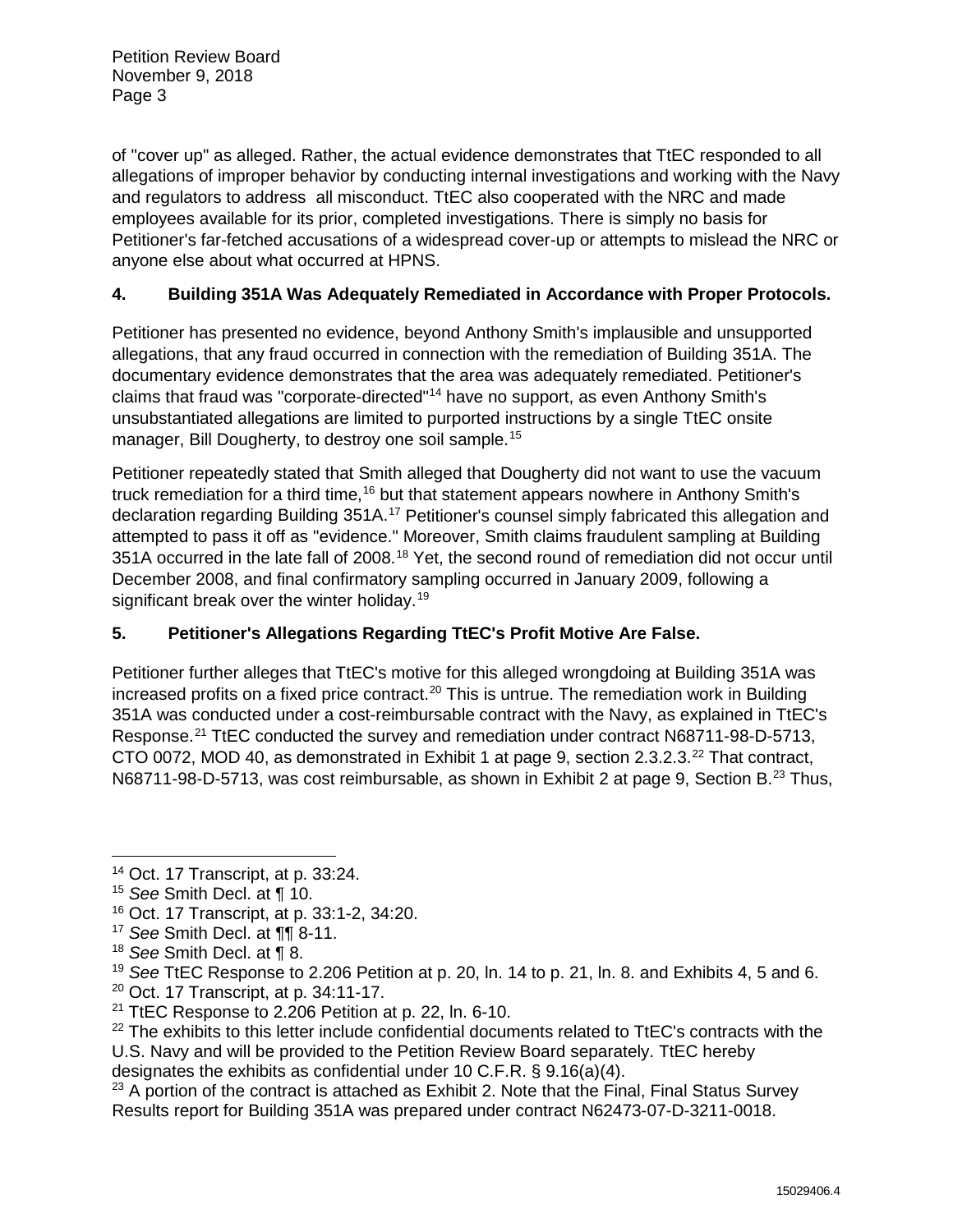there was no profit motive for TtEC to avoid doing the required remediation, as all costs would be reimbursed.

Petitioner counsel's dishonesty about Smith's allegations are not limited to Building 351A.

## **6. Petitioner's Allegations Regarding Parcel A Are Implausible, Despite Petitioner's Deceptive Statements.**

Petitioner claims that TtEC's Response is inaccurate regarding Cs-137 sampling, but again, counsel misrepresents the facts. TtEC's Response accurately states, based upon an internal TtEC review of available 2009 data, that the highest Cs-137 concentration measured in 2009 was 1.0335 pCi/g. Petitioner claims that TtEC both "unknowing[ly] undercuts their claim" and "appears to have tried to pull one over on the NRC" by submitting a report showing that other, unrelated samples demonstrated higher Cs-137 concentrations.<sup>24</sup>

Petitioner's allegations are baseless. The sample Petitioner refers to (Sample 282) was taken nearly a year earlier than the sample alleged by Smith (in July or August 2009),<sup>25</sup> inside a building known to contain contamination, and in an area distant from the alleged Parcel A Sample. Specifically, Sample 282 was taken in the crawlspace area of Building 351A, an area known to have contained radioactive contamination as a result of leaking drain lines contaminated by historical National Radiological Defense Laboratory activities.<sup>26</sup> In contrast, Smith claims the alleged Cs-137 sample he took came from an open area next to a road in Parcel A, which as Smith himself states, was not an area known to contain historical contamination.27 The concentration of higher Cs-137 in Sample 282 does not support Petitioner's implausible allegations regarding the collection of a sample on "Parcel A."

### **7. An Isolated Issue with Conveyor Belt Scanning Speeds Was Addressed with Navy Concurrence and All Affected Soil Was Re-Sampled and Scanned with Navy Approval.**

Petitioner also made numerous false statements regarding the conveyor belt that was used for scanning potentially impacted soils at the Site. As explained in TtEC's original response, TtEC addressed a limited conveyor scanning speed issue with the Navy in 2006.<sup>28</sup> TtEC took these concerns seriously, reported them to the Navy, and all potentially impacted soil was rescanned. No other abnormalities were discovered.

Notably, very little of the soil processed under TtEC's contracts was done via the conveyor belt, due in part to site practicalities and because of issues with conveyor processing, including difficulties with maintaining proper soil thickness and handling wet soil. The vast majority of potentially contaminated soil was scanned via Radiation Screening Yards, where soil was

 <sup>24</sup> Oct. 17 Transcript, at p. 35:21-24, 36:13-15.

<sup>25</sup> *See* Smith Decl. at ¶ 12.

<sup>26</sup> *See* NAVSEA, *Hunters Point Shipyard Final Historical Radiological Assessment History of Use of General Radioactive Materials 1939-2003* (2004), at p. 8-98 to 8-99, available at https://bracpmo.navy.mil/content/dam/bracpmo/california/former\_naval\_shipyard\_hunters \_point/pdfs/all\_documents/environmental\_documents/radiological/hps\_200408\_hra.pdf.

 $27$  Smith Decl. at  $\P$  12.

<sup>28</sup> *See* TtEC Response to 2.206 Petition at p. 12, ln. 5-11 and fn. 38.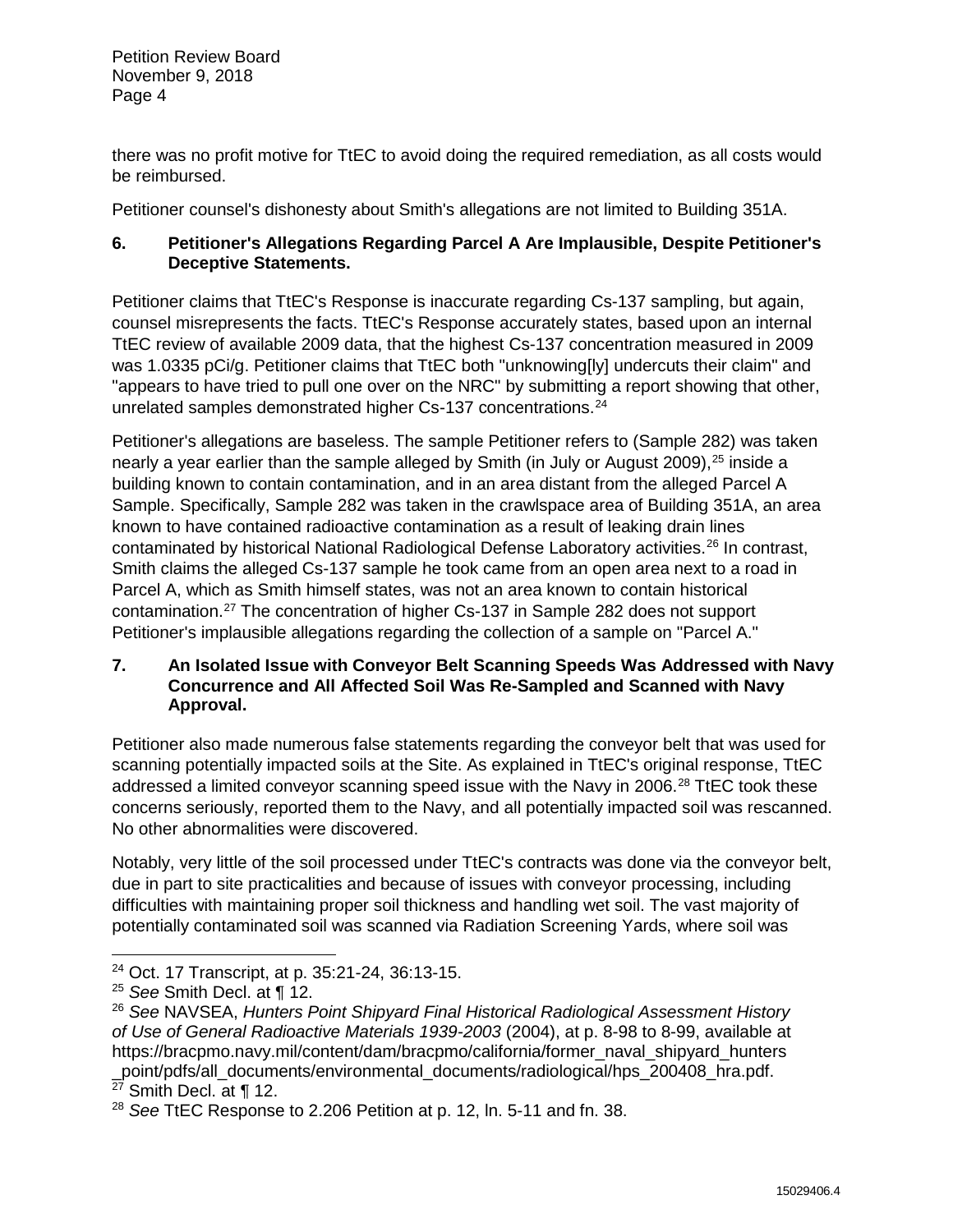spread thinly across the surface of a screening pad and then scanned with a towed array and/or hand scanning. Soil that exceeded established clearance levels was appropriately disposed of as Low Level Radioactive Waste. The portal monitor acted as a final check on scanned soil departing HPNS.

Discovery of a small, contaminated button at the portal monitor in May 2006 led TtEC to shut down all soil scanning, at both the conveyor and screening yards, and conduct a complete review of all procedures and refresher training for all employees involved in scanning, as documented in attached Exhibits 3 and 4. There was nothing inappropriate about this response to the scanning issues. These types of issues are common on large-scale projects, and TtEC's response—which included re-scanning the soil that was potentially impacted by the conveyor speed issue and involved surface scanning stockpiles, random soil sampling for laboratory analysis, as well as hand scanning—was approved by the Navy.

Petitioner alleges that Robert McLean's declaration shows "Tetra Tech management went and sped up the belt" and that "they setup a cage and locked the belt guide" so the speed could not be appropriately adjusted.<sup>29</sup> However, McLean's declaration does not mention any "cage."<sup>30</sup> In fact, a rheostat device was installed for positive control of the belt speed in order to maintain the belt at a speed within identified tolerances.<sup>31</sup> Petitioner's suggestion that the normal operation of the conveyor belt is evidence of malfeasance is yet another willful attempt to deceive the Petition Review Board.

Petitioner also falsely claims that soil was inappropriately re-scanned using large scoops at the direction of Justin Hubbard, whom TtEC put in charge.<sup>32</sup> Yet, in 2006, Hubbard was not a TtEC employee—he was hired by TtEC on March 3, 2008.

Furthermore, in 2006, New World Environmental, as the Navy's chosen radiological remediation contractor,<sup>33</sup> was in full control of the radiological procedures onsite. New World had the authority and obligation under its invoked NRC license to address any deviation or deficiency in radiological procedures during this time period.

## **8. Changes in Portal Monitor Procedures Allowed for a Large Margin of Safety and Were Approved by the Navy.**

Petitioner also falsely claims that TtEC "altered the portal monitor procedures" to allow radiologically contaminated soil to leave the Site. $34$  In fact, the changes to portal monitor procedures retained a large margin of safety for soil leaving the Site and were approved by the Navy.

Prior to September 2011, the Navy contractor responsible for transporting and disposal of soil changed. Following this change, the trucks used to carry soil offsite were no longer made of

 <sup>29</sup> Oct. 17 Transcript, at p. 26:24-27:5.

<sup>&</sup>lt;sup>30</sup> See generally McLean Decl., attached as Exhibit N to the Petition. McLean alleges only that the conveyor belt speed was locked and belt speed could not be changed. *Id*. at ¶ 11.

<sup>31</sup> *See* Exhibit 4 at p. 3-4.

<sup>32</sup> Oct. 17 Transcript, at p. 28:2-4.

<sup>33</sup> *See* TtEC Response to 2.206 Petition at p. 12, ln. 22 to p. 13, ln. 12, fn. 35 and Exhibit 1.

<sup>34</sup> Oct. 17 Transcript, at p. 18:22-19:1.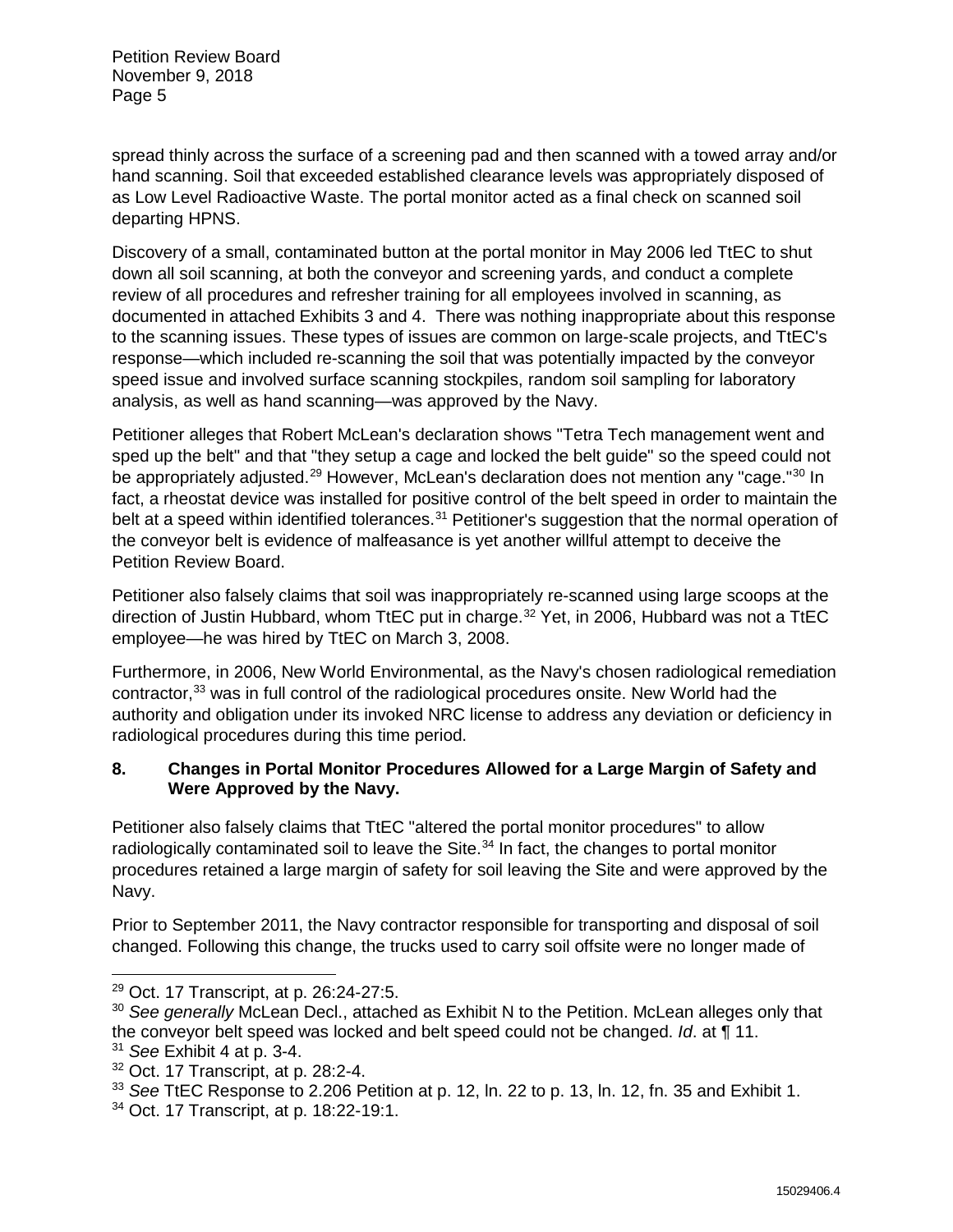steel as they previously had been, but were instead constructed of aluminum. The change to aluminum siding resulted in frequent false alarms at the portal monitor.

Every soil truck (as well as other equipment) was required to proceed through the portal monitor as it exited HPNS, to ensure that the departing soil did not contain unacceptable levels of radioactivity. Procedure required that if a truck triggered the alarm, it was required to re-enter the portal monitor for a second and third scan and was to undergo hand scanning if the truck alarmed the portal monitor twice. Only if the truck passed the follow-on scanning procedures would it be released from the Site, as that indicated the initial alarm was a false positive. Following the change to aluminum sided trucks, additional portal monitor scans and hand scanning often showed no issue with the soil, indicating a false alarm. These false alarms were likely the result of naturally occurring, background radiation present in HPNS soils. After the additional scans came up negative, trucks were allowed to leave the Site, but these false alarms resulted in significant standby time and delays for the Navy's soil removal contractor, who complained to TtEC and the Navy concerning the frequent false alarms.

To address these issues, TtEC consulted with the Navy Radiological Affairs Support Office (RASO), and together they determined that slightly altering the portal monitor's sensitivity would both ensure that no contaminated soil was departing the Site and decrease the number of false alarms, while also increasing efficiency, thus saving taxpayer dollars. The portal monitor detector alarm set point was raised from 6.0 to 8.5 deviations above background. This change was discussed with, and approved by, the Navy. The change in procedure was documented, as shown in Exhibit 5,<sup>35</sup> and that documentation was submitted to the Navy, as demonstrated in Exhibit 6.

## **9. There Is No Evidence that Contaminated Soil Was Backfilled at HPNS or Shipped Offsite.**

Petitioner also falsely claims that TtEC engaged in "false remediation of soil, with radiologically hazardous soil ending up backfilled at Hunters Point and shipped offsite."<sup>36</sup> and that "radioactive contamination [spread] all over Northern California."37 These are serious allegations, yet Petitioner presents no evidence that any contaminated soil was shipped offsite.

Petitioner's statements ignore the facts: all soil was scanned and sampled before leaving HPNS or being placed as backfill; the Navy oversaw and approved all soil scanning and sampling procedures; and the portal monitor properly functioned as a final check on soil leaving the Site. As explained above, Petitioner also misrepresented facts regarding the approved alterations to the portal monitor. Despite numerous regulatory agency reviews, there is simply no evidence that contaminated soil left HPNS.

<sup>&</sup>lt;sup>35</sup> Note that this change is documented for Alameda Point, but these procedures applied to the portal monitor at HPNS as well.

<sup>36</sup> Oct. 17 Transcript, at p. 17:19-21.

 $37$  Oct. 17 Transcript, at p. 18:6-8.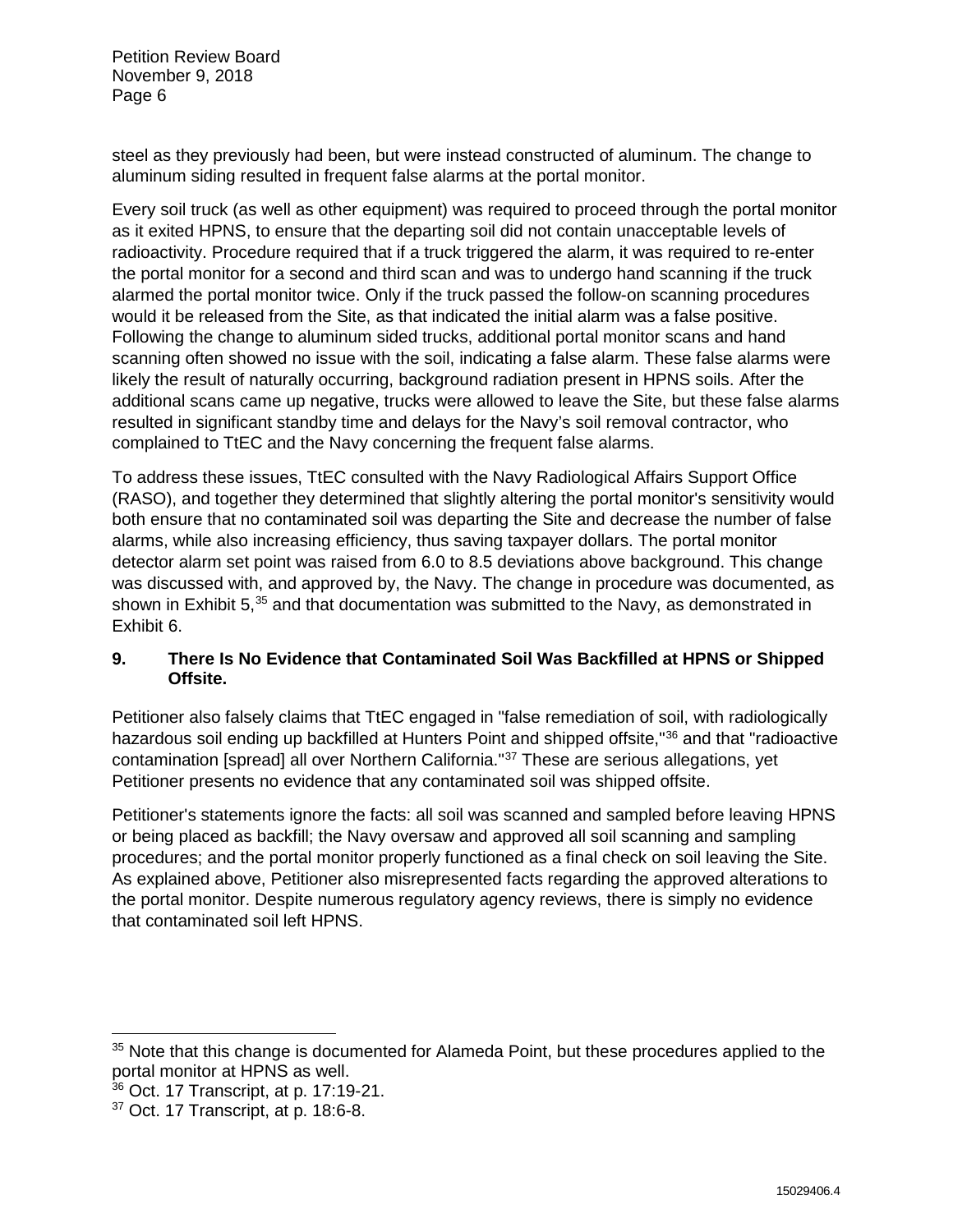### **10. The Navy's Review of Site Data Did Not Confirm Data Manipulation at the Site.**

Petitioner repeatedly claims that the Navy, EPA, California Department of Public Health (CDPH) and California Department of Toxic Substances Control (DTSC) have confirmed that TtEC committed massive fraud across HPNS. Petitioner states that "[m]assive fraud and malfeasance by Tetra Tech has been confirmed by these government agencies from the data review."<sup>38</sup> This is simply not true.

The only confirmed fraud is that admitted to by Justin Hubbard and Steven Rolfe—admissions that the NRC is aware of and previously investigated, and that the Department of Justice has thoroughly investigated. The draft reports prepared by Navy consultants that Petitioner cites which are themselves deeply flawed and unscientific—are directed only at finding "potential evidence" of "potential" data falsification or manipulation. The Navy reviews did not find evidence of fraudulent sampling (and could not do so, given their flawed methodology).

The Navy, along with guidance from appropriate state and federal regulators, is developing sampling plans to determine whether remediation goals were met across HPNS. Misinterpreted draft, internal Navy and regulatory commentary do not establish that TtEC, or its employees, engaged in any fraud as alleged by Petitioner.

## **11. TtEC Did Not Compile a Report for Release of Parcel A.**

Petitioner claims that "Tetra Tech did not want the Parcel A sample revealed because Tetra Tech earlier reported to the Navy that Parcel A was clean and had no radioactive material on it."39 As noted in footnote 1, Tetra Tech, EC, Inc. (TtEC) is an independent subsidiary of Tetra Tech, Inc. A separate and distinct division of TtEC's parent corporation, Tetra Tech EM, Inc., contracted with the Navy to prepare a report concerning Parcel A.

TtEC had no part in preparing the report that Tetra Tech EM, Inc. produced. The two entities are independent and have distinct business functions—TtEC is an environmental construction company and was hired by the Navy for that purpose.

Petitioner's allegations that somehow TtEC wanted to cover up for another corporate entity is merely conjecture, completely unsupported by any evidence, and is false. Moreover, multiple independent analyses of Parcel A have shown that the area is safe, and the regulatory agencies continue to conclude as much.40

### **12. There Is No Identified Health Risk to Any HPNS Workers or the Public.**

Petitioner claims that TtEC's actions put the health and safety of residents and workers at risk,<sup>41</sup> yet all regulatory agencies have deemed the residential areas safe,<sup>42</sup> and TtEC ensured that all onsite workers were adequately protected from any onsite radiological harm. As the NRC is

 <sup>38</sup> Oct. 17 Transcript, at p. 20:25-21:2

<sup>39</sup> Oct. 17 Transcript, at p. 37:16-25.

<sup>40</sup> *See* TtEC Response to 2.206 Petition at p. 29, ln. 26 to p. 30, ln. 1 and fn. 101.

<sup>41</sup> Oct. 17 Transcript, at p. 20:3-15.

<sup>42</sup> *See* TtEC Response to 2.206 Petition at p. 29, ln. 26 to p. 30, ln. 1 and fn. 101.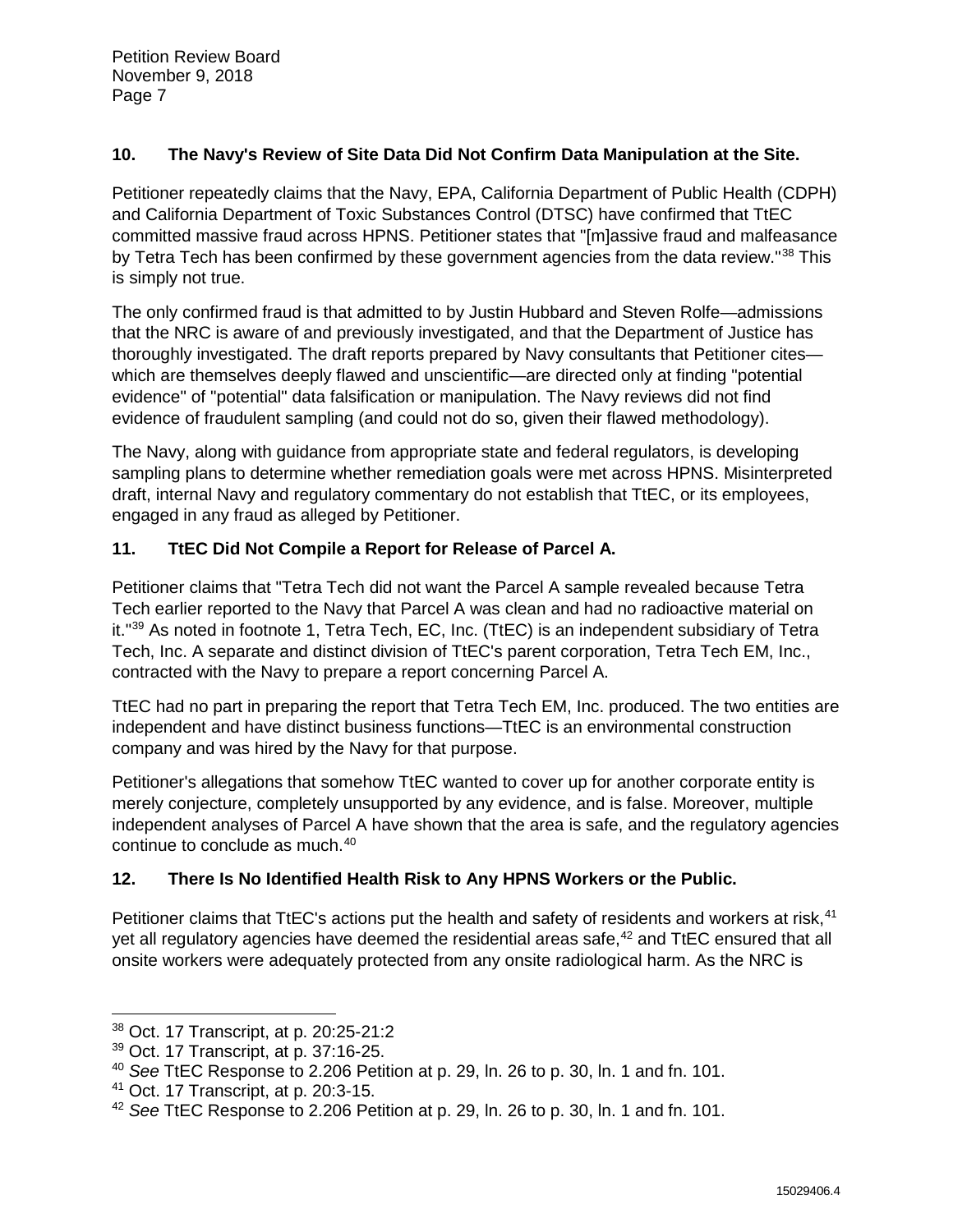aware, TtEC takes its workers' safety very seriously, and TtEC repeatedly passed NRC inspections with little to no reports or incidents.

Moreover, the concentrations of radioactivity present at most sites at HPNS where TtEC conducted work were incredibly low—often near background levels. Petitioner's assertions that work clothes or other items removed from the Site would have contained dangerous levels of radioactivity,<sup>43</sup> or that areas were "incredibly contaminated,"<sup>44</sup> is baseless, unscientific claptrap.

The Navy Base Realignment and Closure (BRAC) Program recently responded to allegations concerning contamination and cleanup levels at HPNS, and demonstrated that the remediation goals at HPNS are far more protective than EPA standards and designed to be protective of human health by a wide margin.<sup>45</sup> The Navy's response included a side-by-side comparison of the HPNS cleanup levels to current EPA standards. $46$  While Petitioner implies that a Building 351A Cs-137 sample (which was later appropriately remediated) of nearly 2 pCi/g was a serious health risk, $47$  in reality the EPA's preliminary remediation goal is 1,290 times higher.  $48$ 

Petitioner also conveniently ignores that TtEC is not responsible for the contamination at this Site. TtEC contracted with the Navy to remediate in accordance with Navy standards and contract requirements. Yet, Petitioner references community health concerns that have allegedly plagued the surrounding community for years.<sup>49</sup> These concerns existed long before TtEC was brought in to support the cleanup of contamination at HPNS.

While isolated misconduct by two former TtEC employees was identified, TtEC worked alongside the Navy and appropriate regulatory agencies, including the NRC, to ensure that misconduct was adequately addressed and was not repeated. TtEC continues to cooperate with these regulatory agencies and investigators to address all allegations of misconduct.

Petitioner should play no role in that process. Petitioner and its counsel have demonstrated a willingness to exaggerate and fabricate evidence and selectively and misleadingly misrepresent facts, when there is no evidence to support Petitioner's claims. No additional, credible information was provided by Petitioner to the Petition Review Board. Thus, for the reasons stated herein, and previously stated in TtEC's Response to the Petition, the NRC should not accept Petitioner's 2.206 Petition to Revoke TtEC's license.

 <sup>43</sup> Oct. 17 Transcript, at p. 20:16-20.

<sup>44</sup> Oct. 17 Transcript, at p. 26:17.

<sup>45</sup> *See* Navy response about external report on Hunters Point Naval Shipyard Cleanup Standards (Oct. 31, 2018), *available at* 

https://www.bracpmo.navy.mil/brac\_bases/california/former\_shipyard\_hunters\_point/timely\_topi cs.html.

<sup>46</sup> *Id*. at "attached table."

<sup>47</sup> *See* Oct. 17 Transcript, at p. 36:19-38:3.

<sup>48</sup> Navy Oct 31, 2018 response, at "attached table" identifying the Cs-137 2018 EPA Preliminary Remediation Goal as 2,580 pCi/Gram.

<sup>49</sup> Oct. 17 Transcript, at p. 53:13-21.